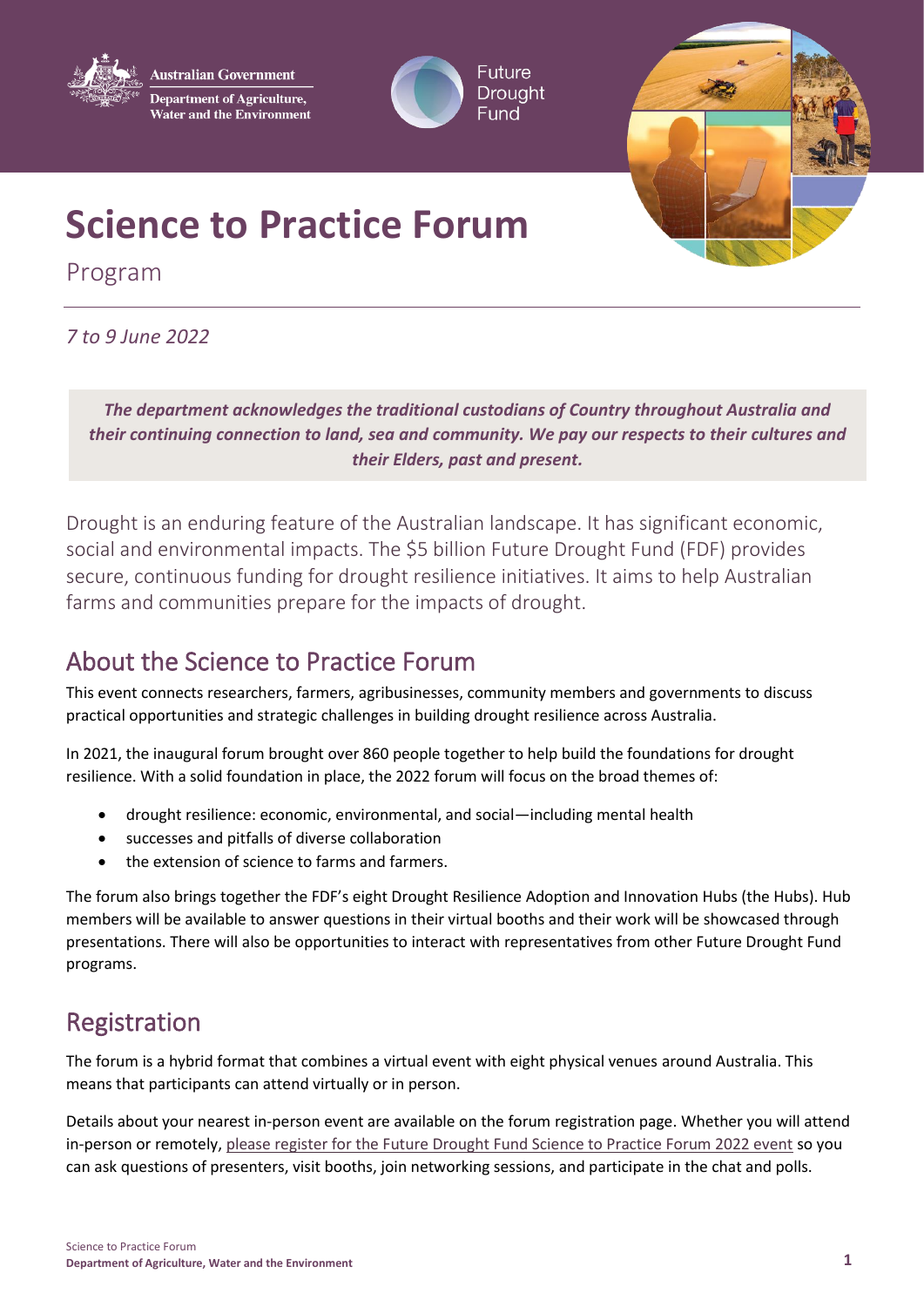## **DAY 1:** Tuesday 7 June 2022

#### *All times are Australian Eastern Standard Time*

| Welcome                             |                                                                                                                                                                                                                                                                                                                                                                                                                                                                                                                                                                                                                                                                                                                                                                                                      |  |  |
|-------------------------------------|------------------------------------------------------------------------------------------------------------------------------------------------------------------------------------------------------------------------------------------------------------------------------------------------------------------------------------------------------------------------------------------------------------------------------------------------------------------------------------------------------------------------------------------------------------------------------------------------------------------------------------------------------------------------------------------------------------------------------------------------------------------------------------------------------|--|--|
|                                     |                                                                                                                                                                                                                                                                                                                                                                                                                                                                                                                                                                                                                                                                                                                                                                                                      |  |  |
| $10:00 - 10:30$                     | <b>Welcome to Ngunnawal Country</b><br>Our progress towards drought resilience                                                                                                                                                                                                                                                                                                                                                                                                                                                                                                                                                                                                                                                                                                                       |  |  |
|                                     | Brent Finlay (Chair) and Caroline Welsh, Future Drought Fund (FDF) Consultative Committee                                                                                                                                                                                                                                                                                                                                                                                                                                                                                                                                                                                                                                                                                                            |  |  |
|                                     | How the Future Drought Fund supports Australians in preparing for drought<br>Travis Bover, Assistant Secretary, FDF Branch, Department of Agriculture, Water and the Environment (DAWE)  <br>Kimberley Shrives, Principal Director, Drought Resilience Research and Adoption Branch, DAWE                                                                                                                                                                                                                                                                                                                                                                                                                                                                                                            |  |  |
| <b>Harnessing innovation Part 1</b> |                                                                                                                                                                                                                                                                                                                                                                                                                                                                                                                                                                                                                                                                                                                                                                                                      |  |  |
| $10:30 - 12:00$                     | <b>SWWA HUB SNAPSHOT VIDEO</b><br>South-West WA Hub showcase: Innovative water supply options for the future                                                                                                                                                                                                                                                                                                                                                                                                                                                                                                                                                                                                                                                                                         |  |  |
|                                     | WaterSmart Farms: Using desalination to turn a problem into an opportunity:<br>Dr Richard George, Principal Research Scientist, WA Department of Primary Industries and Regional<br>Development (DPIRD)                                                                                                                                                                                                                                                                                                                                                                                                                                                                                                                                                                                              |  |  |
|                                     | WaterSmart Dams: Making sure you have enough water to get you through the next drought:<br>Associate Professor Nik Callow, University of Western Australia   DPIRD and UWA are partners of the South-<br>West WA Hub   This project is funded by the FDF Drought Resilience Innovation Grants                                                                                                                                                                                                                                                                                                                                                                                                                                                                                                        |  |  |
|                                     | Disruptive agricultural innovation: Resilient production systems for a changing climate<br>Cal Archibald, Director, Beanstalk Ag Tech   Network partner of the Tropical North Queensland Hub, and partner<br>of the Tasmania, and Southern Queensland and Northern NSW Hubs                                                                                                                                                                                                                                                                                                                                                                                                                                                                                                                          |  |  |
|                                     | Walking the talk of drought innovation<br>Dr Alison Southwell, Executive Officer, Holbrook Landcare Network   Recipient of a FDF Drought Resilient Soils<br>and Landscapes Grant and partner of the Southern NSW Hub                                                                                                                                                                                                                                                                                                                                                                                                                                                                                                                                                                                 |  |  |
|                                     | <b>SONNSW HUB SNAPSHOT VIDEO</b><br>Southern Queensland and Northern NSW Hub showcase: Using weather data to predict risks and<br>opportunities for livestock farmers with Ag360<br>Lu Hogan, Armidale Node Manager, Southern Queensland and Northern NSW Hub                                                                                                                                                                                                                                                                                                                                                                                                                                                                                                                                        |  |  |
| $12:00 - 13:00$                     | Lunch<br>Hub members available to answer questions in their virtual expo booths                                                                                                                                                                                                                                                                                                                                                                                                                                                                                                                                                                                                                                                                                                                      |  |  |
| <b>Harnessing innovation Part 2</b> |                                                                                                                                                                                                                                                                                                                                                                                                                                                                                                                                                                                                                                                                                                                                                                                                      |  |  |
| $13:00 - 14:30$                     | <b>TNQ HUB SNAPSHOT VIDEO</b><br>Tropical North Queensland (TNQ) Hub showcase: Commercialising farmers' ideas through the TNQ Hatch<br>program<br>Darryl Lyons, Indigenous Entrepreneur in Residence, James Cook University Ideas Lab, Tropical North<br>Queensland Hub                                                                                                                                                                                                                                                                                                                                                                                                                                                                                                                              |  |  |
|                                     | Protecting Indigenous Cultural and Intellectual Property while innovating in agriculture<br>Laura Melrose, Solicitor, and Joel Murgha, Solicitor, Terri Janke and Company   Advisors to the FDF on<br>Indigenous Cultural and Intellectual Property (ICIP)                                                                                                                                                                                                                                                                                                                                                                                                                                                                                                                                           |  |  |
|                                     | Sharing drought resilient animal production knowledge via the Hubs<br>Sarah Strachan, Group Manager, Adoption and Commercialisation, Meat and Livestock Australia   Member of<br>the South Australian Hub, and supporter of the Tropical North Queensland, Southern Queensland and Northern<br>New South Wales, and South-West WA Hubs                                                                                                                                                                                                                                                                                                                                                                                                                                                               |  |  |
|                                     | Cautionary tales from the WA Drought Reform Measures pilot program (2010-11) and other experiences<br>Dr Christine Storer, Senior Lecturer in Agribusiness, Charles Sturt University<br>Rebecca Heath, Senior Development Officer, DPIRD<br>John Noonan, Executive Director, College of Extension   Adjunct Senior Lecturer, Curtain University<br>Dr Roy Murray-Prior, Principal Consultant, Agribiz RD&E Services<br>Michael Quartermaine, Director, Growing Australia<br>DPIRD is a member of the Northern WA and NT Hub, and partner of the South-West WA Hub   The College of<br>Extension is a member of the Northern WA and NT and South-West WA Hubs, and a supporter of the Southern<br>NSW, Tasmania, and Victoria Hubs<br>Drought Resilience Mission: Putting CSIRO science into practice |  |  |

Dr Graham Bonnett, Leader Drought Resilience Mission, CSIRO | *Informal collaborative partner in all eight Hubs*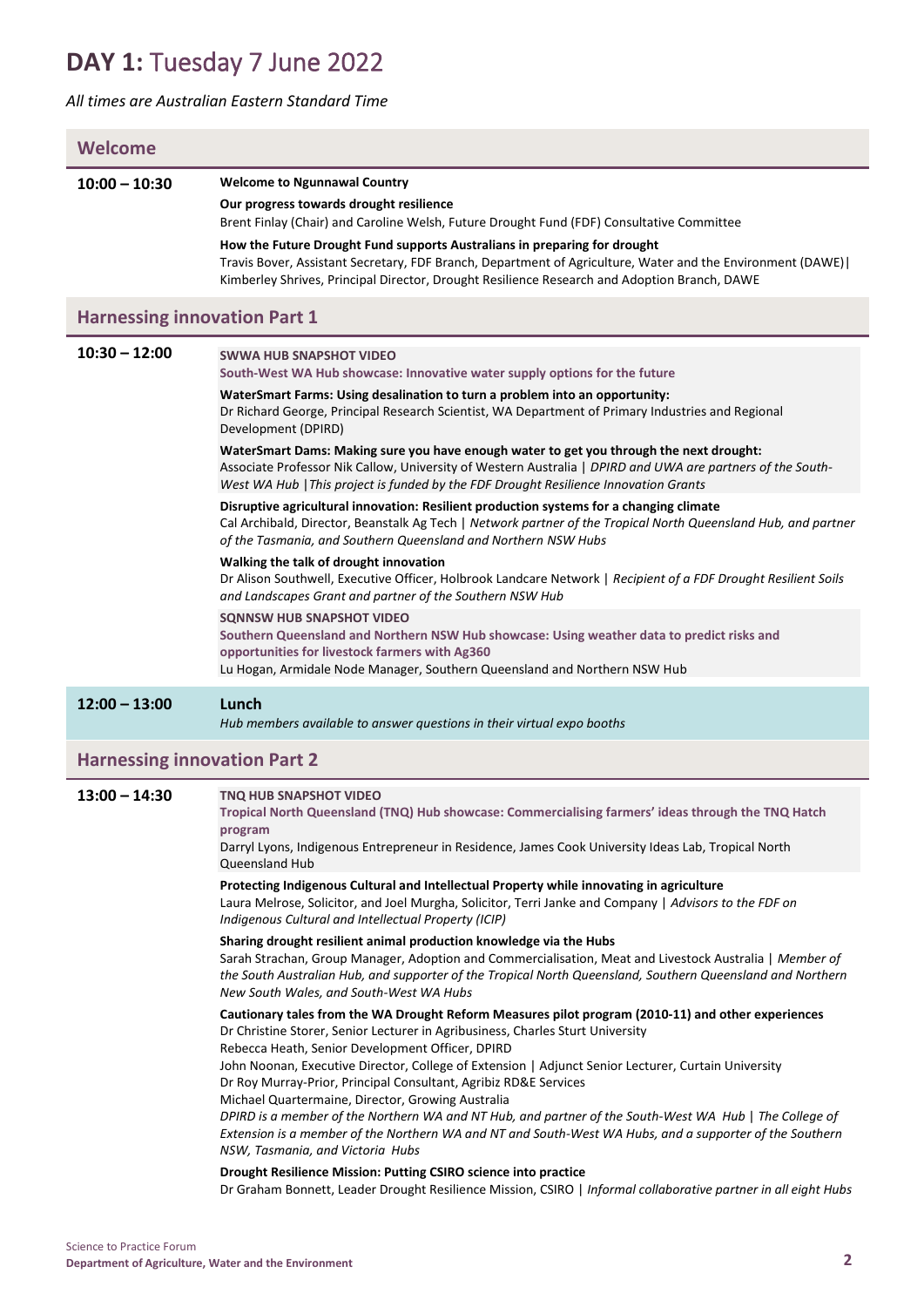#### **14:30 – 15:00 Afternoon tea**

*Hub members available to answer questions in their virtual expo booths*

#### **Better land management**

#### **15:00 – 16:50 NWANT VIDEO: Hub snapshot**

**Northern WA and NT Hub: Applying best practice pastoral land management to Aboriginal lands for future drought**  Steve Robertson, Manager, Indigenous Pastoral Program, Northern Territory Department of Primary Industry and Resources (DPIR) | *DPIR is a member of the NWANT Hub* **The Noongar Boodjar Rangers saving seed to heal land and build drought resilience** Dr Karl O'Callaghan, CEO, Wheatbelt NRM | Jermaine (Bomber) Davis, Project Delivery Officer, Wheatbelt NRM | *Wheatbelt NRM is a partner of the South-West WA Hub* **Reading the landscape to identity disturbances and fortify farming systems**  Glenn Landsberg, Project Officer (Charleville), Southern Queensland Landscapes | *Member of the Southern Queensland and Northern NSW Hub* **PANEL:** *How do you build drought resilience in organic production systems?*  • Niki Ford (Chair), CEO, Australian Organic Limited |*Partner of the Southern Queensland and Northern NSW Hub* • Melinee Leather, Owner/Manager, Leather Cattle Company, Banana QLD • Nathan Moore, Sustainability Manager, Arcadian Organic Meats • David Keens, Bio-dynamic Almond, Citrus grower, Manna Farms Pty Ltd, VIC **SA HUB SNAPSHOT VIDEO South Australian Hub showcase: Supporting farmers along Goyder's Line**  Taryn Mangelsdorf, Sustainable Agricultural Officer, Northern and Yorke Landscapes Board | *Member of the South Australian Hub | This project is funded by the FDF NRM Drought Resilience Program – Landscapes* **Closing 16:50 Closing remarks from Day 1** Kerren Crosthwaite, First Assistant Secretary, Drought and Farm Resilience Division, DAWE

Science to Practice Forum **Department of Agriculture, Water and the Environment 3**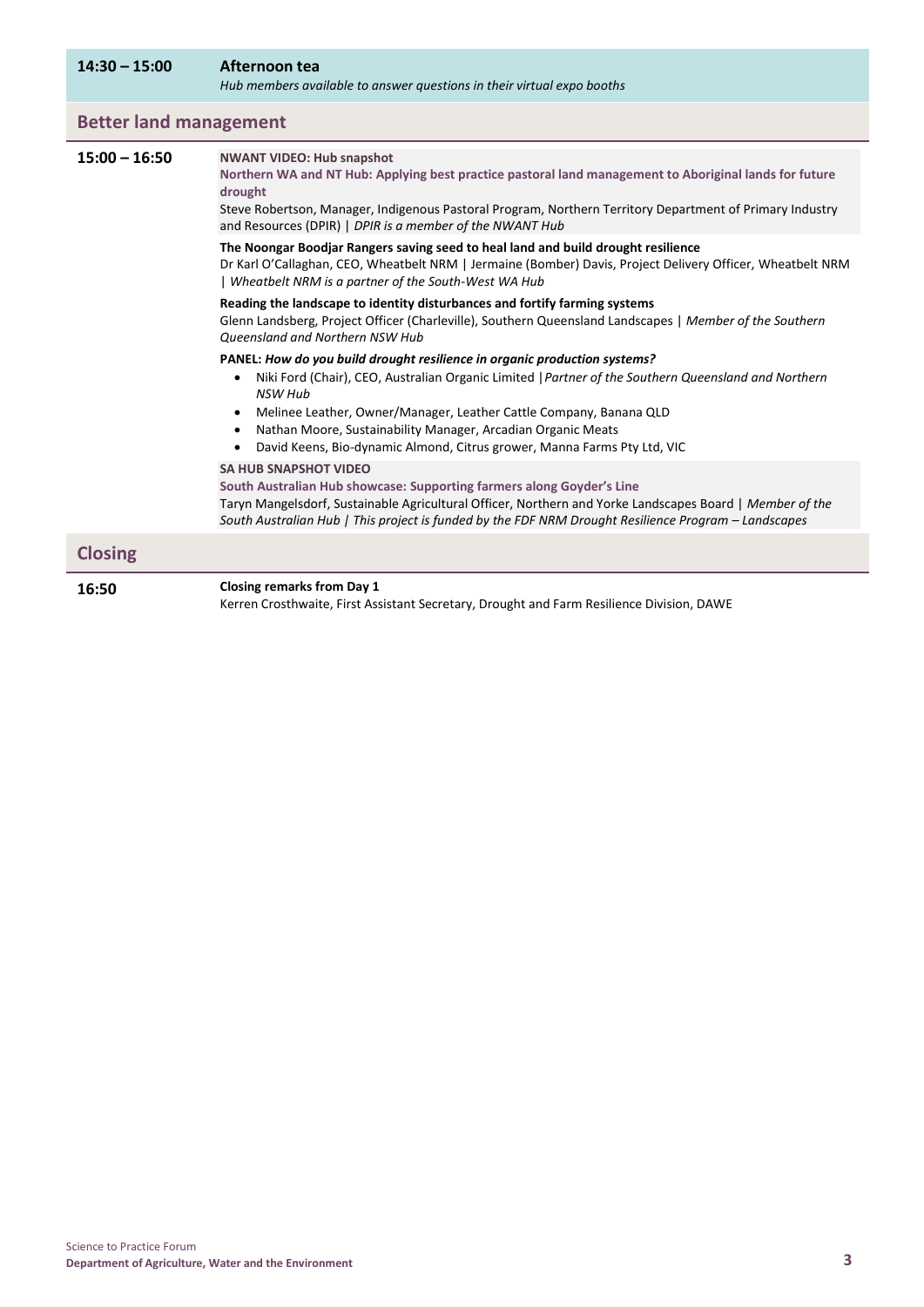# **DAY 2:** Wednesday 8 June 2022

#### *All times are Australian Eastern Standard Time*

| <b>Soils in focus</b>             |                                                                                                                                                                                                                                                                                                                                                                                                                                                                                                                                                                                                                                                                                                                                                                                                                                                                                                                                                                                                                                                                                                                                                                                                                                                                                                                                                                            |  |
|-----------------------------------|----------------------------------------------------------------------------------------------------------------------------------------------------------------------------------------------------------------------------------------------------------------------------------------------------------------------------------------------------------------------------------------------------------------------------------------------------------------------------------------------------------------------------------------------------------------------------------------------------------------------------------------------------------------------------------------------------------------------------------------------------------------------------------------------------------------------------------------------------------------------------------------------------------------------------------------------------------------------------------------------------------------------------------------------------------------------------------------------------------------------------------------------------------------------------------------------------------------------------------------------------------------------------------------------------------------------------------------------------------------------------|--|
| $10:00 - 11:15$                   | Welcome<br>Andrew Metcalfe AO, Secretary of the Department of Agriculture, Water and the Environment (DAWE)<br>New resources for managing soils for drought<br>Dr Michael Crawford, CEO, Soil CRC   Supporter of all eight Hubs<br>PANEL: How do we best manage soils for drought resilience?<br>Troy Clarkson (Chair), Director, National Soil Information Framework Section, DAWE<br>$\bullet$<br>Dr Michael Crawford, CEO, Soil CRC   Supporter of all eight Hubs<br>$\bullet$<br>Naveeda Majid, PhD student, Soil CRC, Global Centre for Environmental Remediation, The University of<br>$\bullet$<br>Newcastle   Member of the Southern Queensland and Northern NSW Hub<br>Belinda Eastough, Agronomist, Elders Rural Services   Partner of the South-West WA, and South Australian<br>$\bullet$<br>Hubs                                                                                                                                                                                                                                                                                                                                                                                                                                                                                                                                                              |  |
| <b>Improved knowledge</b>         |                                                                                                                                                                                                                                                                                                                                                                                                                                                                                                                                                                                                                                                                                                                                                                                                                                                                                                                                                                                                                                                                                                                                                                                                                                                                                                                                                                            |  |
| $11:15 - 12:20$                   | From the Great Barrier Reef to the land: carbon markets and natural capital accounting for drought resilience<br>Mike Berwick, Senior Policy Advisor, GreenCollar   Supporter of the Tropical North Queensland, and Southern<br>Queensland and Northern NSW Hubs<br>Helping farmers find the sweet spot between productivity and natural resource management<br>Dr Sue Ogilvy, Research Director, Farming for the Future<br>Smart Farms: A Grower Group's efforts to share data and increase productivity<br>Nathan Dovey, CEO, Stirlings to Coast Farmers Grower Group   Philip Honey, Coordinator, Smart Farms  <br>Member of the South-West WA Hub and Albany node lead<br>The essentials when engaging with Indigenous communities<br>Carol Vale, Managing Director, Murawin Pty Ltd   FDF Indigenous community engagement facilitators                                                                                                                                                                                                                                                                                                                                                                                                                                                                                                                                |  |
| $12:20 - 13:00$                   | Lunch<br>Hub members available to answer questions in their virtual expo booths                                                                                                                                                                                                                                                                                                                                                                                                                                                                                                                                                                                                                                                                                                                                                                                                                                                                                                                                                                                                                                                                                                                                                                                                                                                                                            |  |
| <b>Better risk management</b>     |                                                                                                                                                                                                                                                                                                                                                                                                                                                                                                                                                                                                                                                                                                                                                                                                                                                                                                                                                                                                                                                                                                                                                                                                                                                                                                                                                                            |  |
| $13:00 - 14:15$                   | <b>TAS HUB SNAPSHOT VIDEO</b><br>Tasmania Hub showcase: Supporting farmers to improve their financial stability through business coaching<br>Roly Chugg, Rural Financial Counsellor (Northern Region), Rural Business Tasmania   Member of the Tasmania<br>Hub<br>The agricultural, research and insurance industries improving income stability for crop farmers together<br>Jo Sheppard, CEO, Queensland Farmers' Federation   Network partner of the Southern Queensland and<br>Northern NSW Hub   This project is funded by the FDF Drought Resilience Innovation Grants and is in<br>collaboration with the Southern Queensland and Northern NSW, and Tropical North Queensland Hubs<br>Systemic risk management in farming - geographic distribution and diversity<br>Dr Thong Nguyen-Huy, Research Fellow in Climate Finance, University of Southern Queensland   This research is<br>informing activities of the Southern Queensland and Northern NSW Hub   The University of Southern<br>Queensland is a network partner of the Tropical North Queensland Hub<br>Supporting farmers and regions to better plan for and manage drought risk<br>Alex Hicks, Team Leader, Younger Farmer Business Program, NSW Department of Primary Industries   Henry<br>Moxham, Mixed farmer, Coonamble, NSW   This project is funded by the FDF Farm Business Resilience Program |  |
| $14:15 - 14:45$                   | Afternoon tea<br>Hub members available to answer questions in their virtual expo booths                                                                                                                                                                                                                                                                                                                                                                                                                                                                                                                                                                                                                                                                                                                                                                                                                                                                                                                                                                                                                                                                                                                                                                                                                                                                                    |  |
| <b>More resilient communities</b> |                                                                                                                                                                                                                                                                                                                                                                                                                                                                                                                                                                                                                                                                                                                                                                                                                                                                                                                                                                                                                                                                                                                                                                                                                                                                                                                                                                            |  |
| $14:45 - 16:55$                   | <b>SNSW HUB SNAPSHOT VIDEO</b><br>Southern NSW Hub showcase: Mindset shifts and their power in collaboration<br>Jo Eady, Director, RuralScope   Southern NSW Hub co-design advisor<br>An update in growing farmers' wellbeing online<br>Dr Kate Gunn, Clinical Psychologist and Founder, ifarmwell, and Senior Research Fellow, University of South                                                                                                                                                                                                                                                                                                                                                                                                                                                                                                                                                                                                                                                                                                                                                                                                                                                                                                                                                                                                                        |  |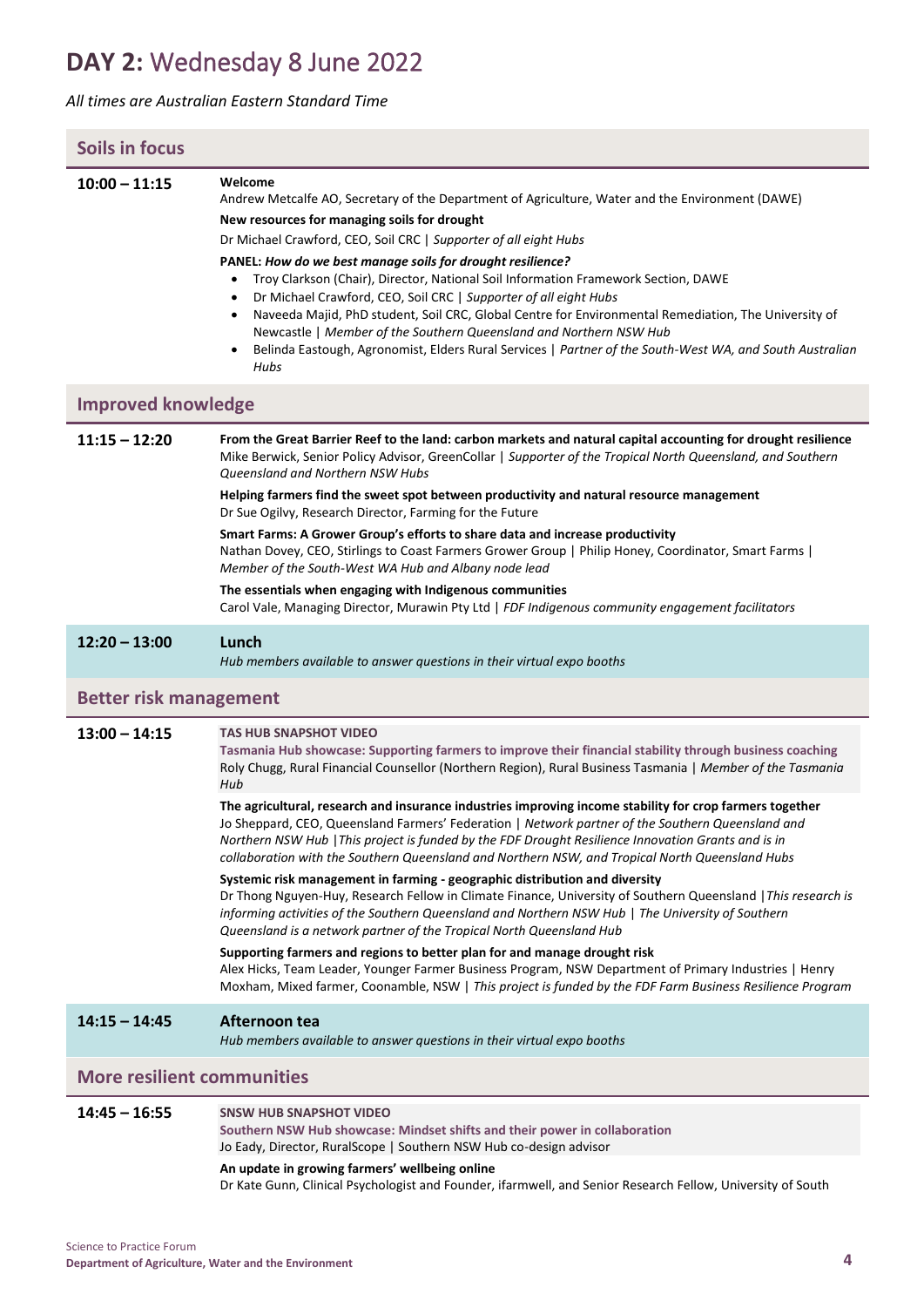Australia | *ifarmwell is a free website co-designed with farmers to improve their own wellbeing and drought resilience* | *The University of South Australia is member of the South Australian Hub* 

#### **PANEL: How do communities build and maintain their drought resilience?**

- Saleena Ham (Chair), Knowledge Broker, Southern Queensland and Northern NSW Hub
- Natalie Egleton, CEO, Foundation for Regional and Rural Renewal (FRRR) | *Delivery partner for FDF Networks to Build Drought Resilience*
- Dr Jennifer Luke, Research Fellow in Wellbeing and Employability, University of Southern Queensland | This research is funded by the Southern Queensland and Northern NSW Hub | *The University of Southern Queensland is a supporter of the Tropical North Queensland Hub*
- Simon Millcock, CEO, Legatus Group | *Member of the South Australian Hub*

**VIC HUB SNAPSHOT VIDEO** 

**Victoria Hub showcase: Using creativity and imagination to strengthen community resilience to future drought** 

Dr Suzanne Fraser, Coordinator, Centre of Visual Art, University of Melbourne | *Member of the Victoria Hub* 

**Strengthening connections between young farmers and their information and support networks**  Amanda Scott, Program Manager, Farming Together, Southern Cross University | *Amanda is Lismore Node Manager, Southern Queensland and Northern NSW Hub* | *Southern Cross University is also partner of the Tasmania and South-West WA Hubs* |*This project is funded by the FDF Networks to Build Drought Resilience Program and operates through the Southern Queensland and Northern NSW, and South Australian Hubs*

| <b>Closing</b> |  |
|----------------|--|
|                |  |
|                |  |

**16:55 Closing remarks from Day 2**

Lyn O'Connell, Deputy Secretary, Department of Agriculture, Water and the Environment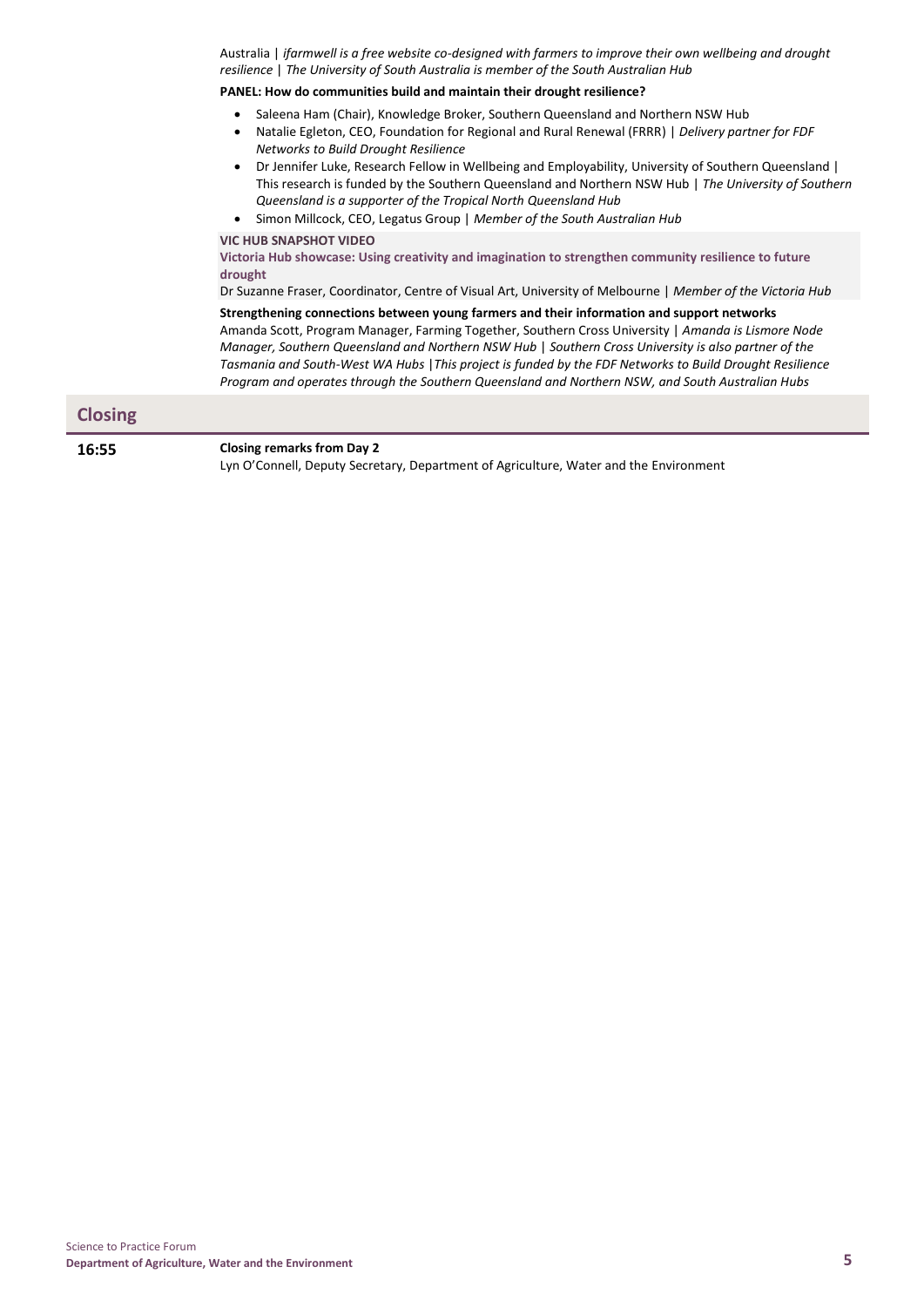## **DAY 3:** Thursday 9 June 2022

#### *All times are Australian Eastern Standard Time*

*Day 3 is dedicated to networking. The eight Drought Resilience Adoption and Innovation Hubs are hosting field trips in their regions. This program is for participants joining online networking activities.*

| <b>Networking opportunities</b> |                                                                                                                                                                                                                                                                                                                                                                                                                                                                                                                                                                                                                                                                                                                                                                                                                                                                                                                                                                                                                                                                                                                                        |  |
|---------------------------------|----------------------------------------------------------------------------------------------------------------------------------------------------------------------------------------------------------------------------------------------------------------------------------------------------------------------------------------------------------------------------------------------------------------------------------------------------------------------------------------------------------------------------------------------------------------------------------------------------------------------------------------------------------------------------------------------------------------------------------------------------------------------------------------------------------------------------------------------------------------------------------------------------------------------------------------------------------------------------------------------------------------------------------------------------------------------------------------------------------------------------------------|--|
| $10:00 - 12:00$                 | Welcome – Stage<br>Blake Zur, Director, Knowledge Management Section, Drought Resilience Research and Adoption Branch, DAWE<br><b>Networking roulette</b><br>Hopin will randomly assign forum participants to 3-minute speed chats in the Networking section of Hopin.<br><b>FDF networking sessions</b><br>These interactive sessions are limited to 20 forum participants at a time and can be found in the Sessions<br>section of Hopin.<br>The Hubs' expansion beyond drought resilience<br>Chris Pollard, Assistant Director, Research and Adoption Strategy and Hub Management Section, Drought<br>Resilience Research and Adoption Branch, DAWE<br>Building more resilient communities with the Australian Rural Leadership Foundation and the Foundation for<br><b>Rural and Regional Renewal</b>                                                                                                                                                                                                                                                                                                                              |  |
|                                 | Candice Mohan, Director, Communities Section, FDF Branch, DAWE<br>Trialling and adopting better land management practices for landscape resilience                                                                                                                                                                                                                                                                                                                                                                                                                                                                                                                                                                                                                                                                                                                                                                                                                                                                                                                                                                                     |  |
|                                 | Dr Marwan El Hassan, Assistant Director, Landscapes Management Section, FDF Branch, DAWE   Michelle<br>Beauchamp, Assistant Director, Landscapes Management Section, FDF Branch, DAWE                                                                                                                                                                                                                                                                                                                                                                                                                                                                                                                                                                                                                                                                                                                                                                                                                                                                                                                                                  |  |
| $12:00 - 13:00$                 | Lunch                                                                                                                                                                                                                                                                                                                                                                                                                                                                                                                                                                                                                                                                                                                                                                                                                                                                                                                                                                                                                                                                                                                                  |  |
| <b>Reports from the field</b>   |                                                                                                                                                                                                                                                                                                                                                                                                                                                                                                                                                                                                                                                                                                                                                                                                                                                                                                                                                                                                                                                                                                                                        |  |
| $13:00 - 14:30$                 | <b>Networking roulette</b><br>Hopin will randomly assign participants to 3-minute speed chats in the Networking section of Hopin.<br>Opportunities to try the FDF's Drought Resilience Self-Assessment Tool (DRSAT) and Climate Services for<br><b>Agriculture (CSA) Tool</b><br>Leanne Wilkinson, Acting Director, Climate Services for Agriculture, DAWE   Lorrae Strahorn, Director, Deloitte<br>Digital   Dr Mahesh Prakesh, Group Leader, CSIRO Data61  <br>Check-in with Hubs' field trips - Stage<br>Victoria Hub   Dr Dorin Gupta, FDF Innovation Grant Project Lead<br>Southern NSW Hub   Kylie Dunstan, Communications and Engagement Manager<br>$\bullet$<br>Southern Queensland and Northern NSW Hub   Lisa Yorkston, Communications Coordinator<br>$\bullet$<br>South Australian Hub   Tony Randall, Knowledge Broker<br>$\bullet$<br>Tasmania Hub   Liana Williams, Knowledge Broker<br>$\bullet$<br>Northern WA and NT Hub   David Gallacher, Knowledge Broker<br>$\bullet$<br>Tropical North Queensland Hub   Emily Harrington, Hub Coordinator<br>$\bullet$<br>South-West WA Hub   Tanya Kilminster, Knowledge Broker |  |
| <b>Forum Close</b>              |                                                                                                                                                                                                                                                                                                                                                                                                                                                                                                                                                                                                                                                                                                                                                                                                                                                                                                                                                                                                                                                                                                                                        |  |
| 14:30                           | Closing remarks – Stage                                                                                                                                                                                                                                                                                                                                                                                                                                                                                                                                                                                                                                                                                                                                                                                                                                                                                                                                                                                                                                                                                                                |  |

Blake Zur, Director, Knowledge Management Section, Drought Resilience Research and Adoption Branch, DAWE